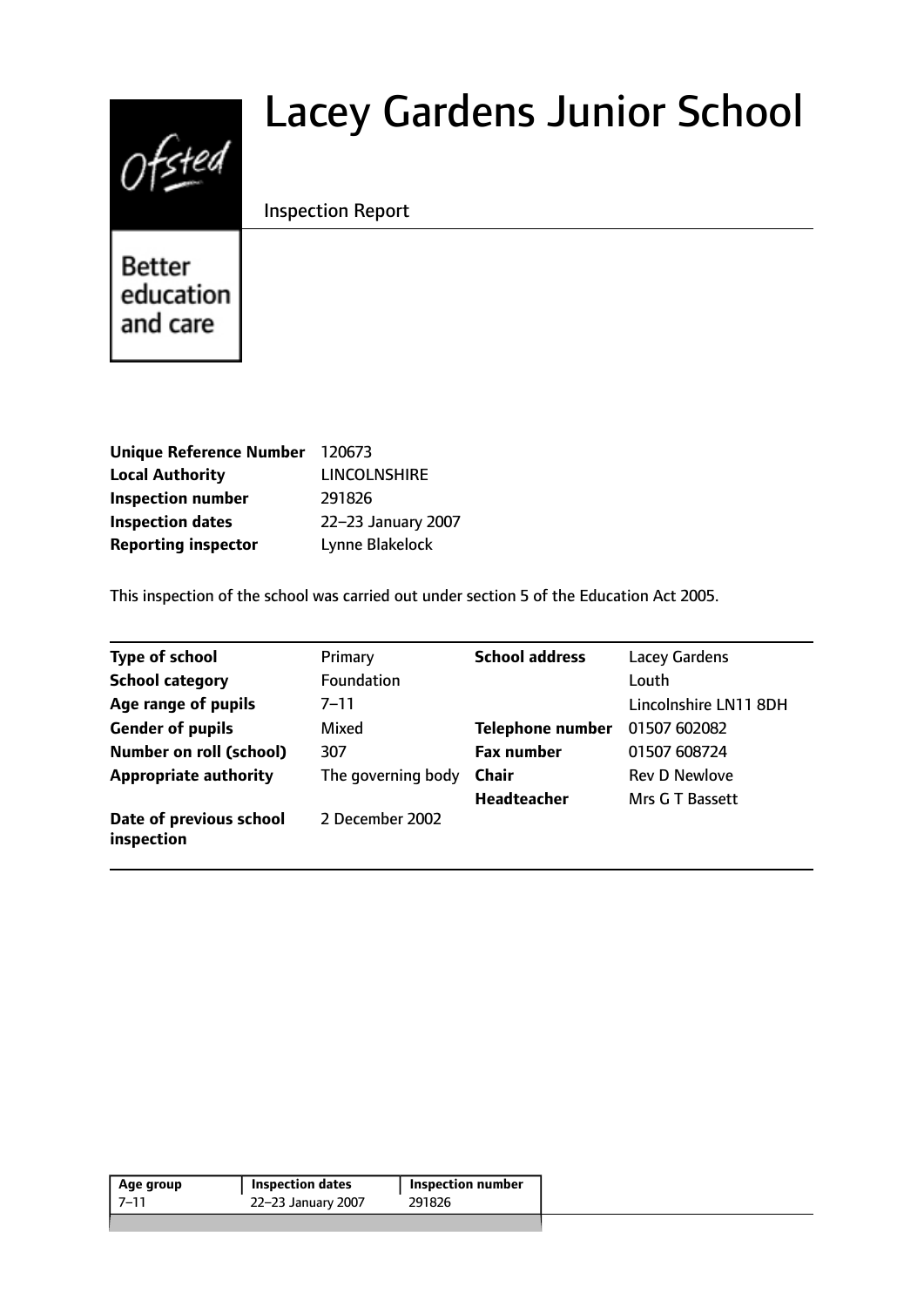© Crown copyright 2007

Website: www.ofsted.gov.uk

This document may be reproduced in whole or in part for non-commercial educational purposes, provided that the information quoted is reproduced without adaptation and the source and date of publication are stated.

Further copies of this report are obtainable from the school. Under the Education Act 2005, the school must provide a copy of this report free of charge to certain categories of people. A charge not exceeding the full cost of reproduction may be made for any other copies supplied.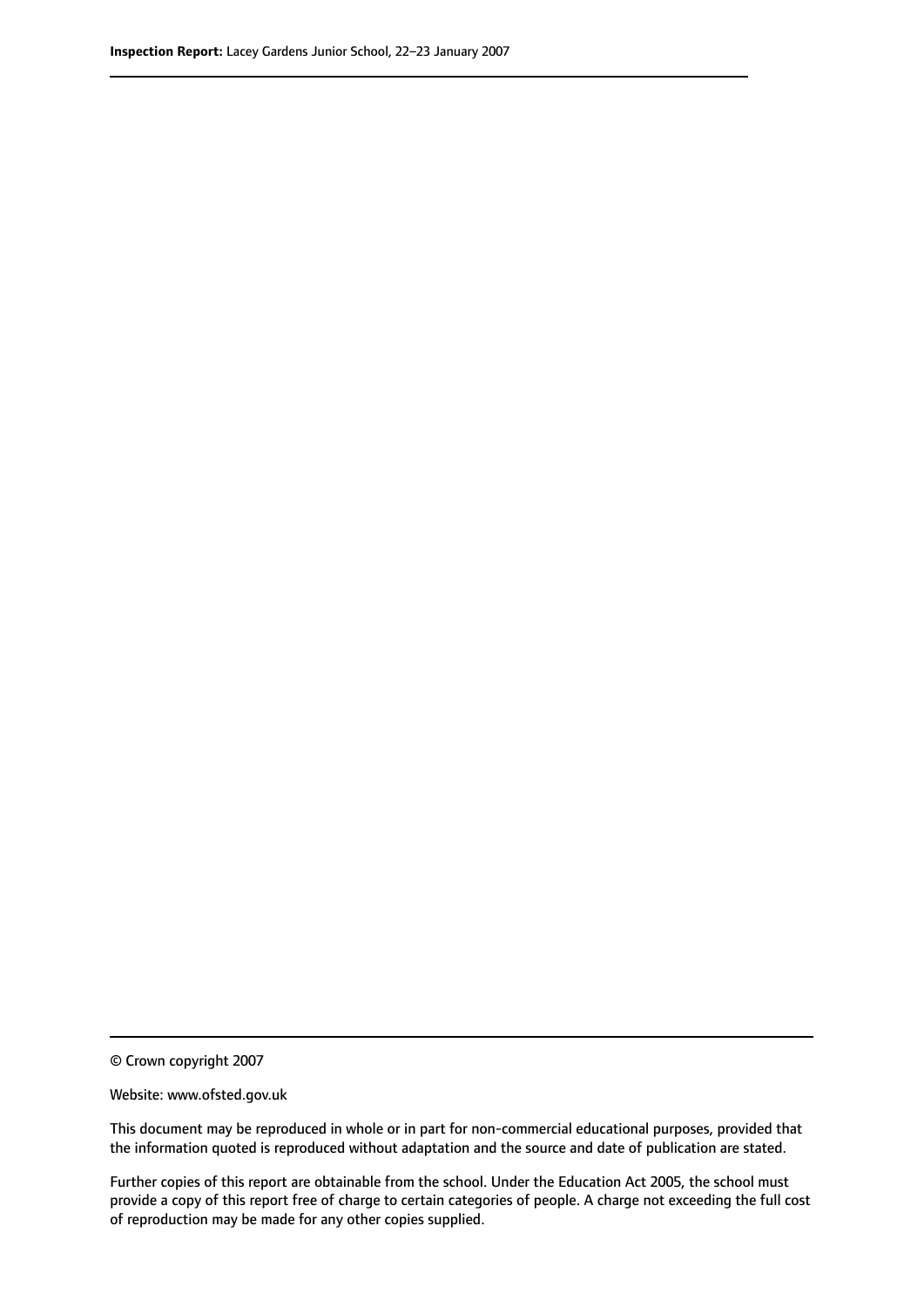# **Introduction**

The inspection was carried out by three Additional Inspectors.

# **Description of the school**

This is a larger than average school situated in an area where there are high levels of socio-economic deprivation. Most pupils are starting here with standards that are in line with the national average, although a higher proportion than average have learning difficulties and/or disabilities or a statement of educational needs. In some of the year groups with older pupils a significant proportion entered the school with below average levels of knowledge and understanding. The proportion of pupils who are eligible for free school meals is below average. Most pupils are White British and their first language is English. This is the first school in Lincolnshire to achieve the National Healthy Schools Standard Gold Award for the second time. It has also achieved the Artsmark Gold Award, Investors in People, the Football Association Chartermark and the Basic Skills Quality Mark. The local authority funds a learning support inclusion centre on the school site.

### **Key for inspection grades**

| Grade 1 | Outstanding  |
|---------|--------------|
| Grade 2 | Good         |
| Grade 3 | Satisfactory |
| Grade 4 | Inadequate   |
|         |              |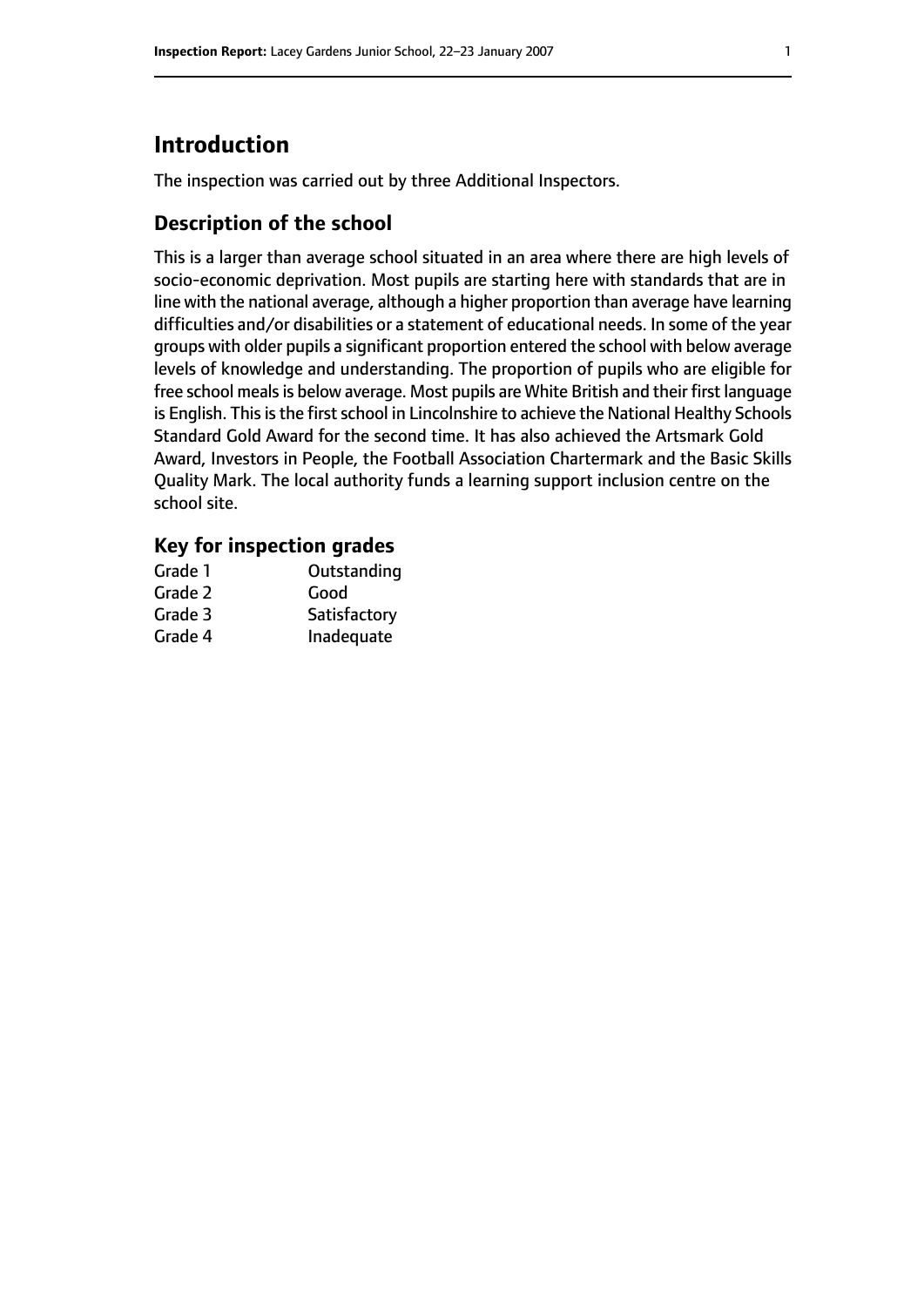# **Overall effectiveness of the school**

#### **Grade: 3**

Inspectors agree with the school's evaluation that this is a satisfactory school. It has made satisfactory progress since the last inspection because of an appropriate focus on initiatives that are enabling the school to move forward. This is particularly so in the area of pupils' personal development which is good. Increasing opportunities to be leaders and to take on positions of responsibility are seized upon by a growing number of pupils, widening their learning experiences and helping to provide them with the skills that they will need when they are older. Consequently, pupils' behaviour towards others shows growing maturity. Confidence is fuelled because these pupils, many of whom come from disadvantaged backgrounds or have learning difficulties, are provided with good support, security and care by the school which frees them to learn. Good systems are in place to safeguard pupils and protect any who are vulnerable. Thus there is a happy feel to the school, reflected in parents' generally positive comments to the inspection team. The good pastoral care is matched by academic guidance which results in challenging targets being set. It supports effectively those who have learning difficulties and/or disabilities so that they make good progress.

The school is now focusing strongly on other aspects of its work, all of which are satisfactory. The progress that pupils make through the school is satisfactory from their starting points. Standards have risen steadily over the last few years but remain below average in English, mathematics and science. The rise in standards is because the school has successfully refined its systems of tracking the progress that individual pupils make. Despite a fall in standards at the end of Year 6 in 2006, inspection evidence confirms satisfactory progress and improving standards in the present Year 6. Teaching and learning are judged as satisfactory because, although there is some good teaching, notably in the upper school, there are some inconsistencies which hinder progress. Pupils make good progress when activities match their learning needs. When progress is slower it is because the undemanding pace of lessons and too much teacher directed learning mean that pupils lose focus.

The curriculum, which is satisfactory, is improving due to the increasingly varied ways that teachers organise learning. This is facilitated by spacious accommodation and good resources. The school focuses appropriately on literacy and numeracy in its attempts to improve the progress that pupils make. Whilst provision is good for those with learning difficulties and disabilities, it is under developed for the gifted and talented. Vulnerable pupils are catered for particularly well in the Learning Support Centre so that they are reintegrated successfully. The headteacher's satisfactory leadership and management are enabling the school to enhance its provision, with commendable plans to develop it into a school which offers extended services. This initiative, added to the support programme provided by the local authority is benefiting the school.

At present the monitoring and evaluation of the school's work is not as organised, regular or rigorous as it could be in identifying promptly potential strengths or areas for improvement. This results in the best intentions not always transferring into impact and so the school has only a satisfactory capacity to improve. Leadership and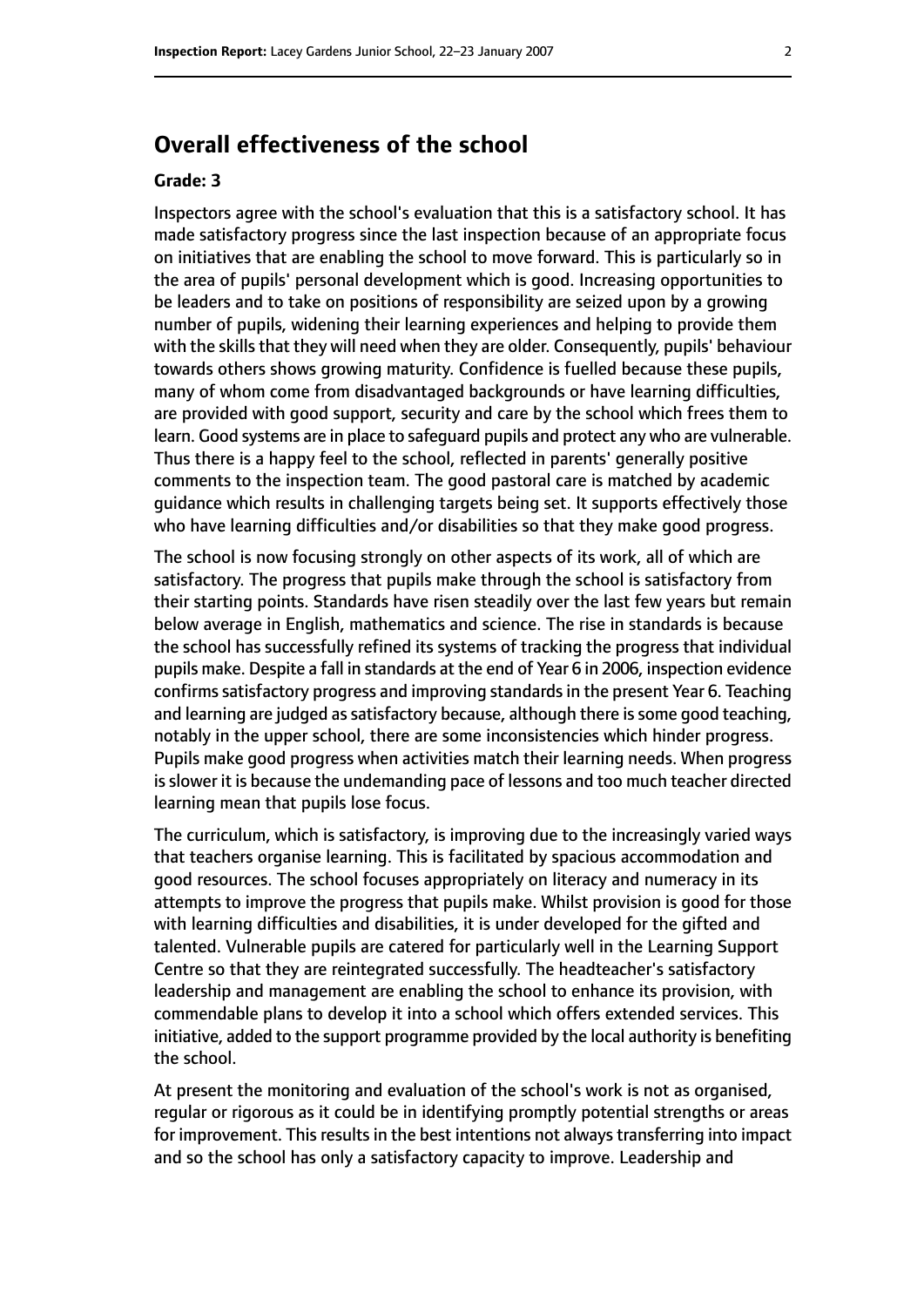management are sound. The headteacher's hard work and commitment, the positive impact of subject leaders and the support from governors ensures the school is able to move forward. Value for money is satisfactory.

#### **What the school should do to improve further**

- Raise standards in English, mathematics and science by ensuring that teaching and learning activities always match closely the learning needs of all pupils.
- Develop the provision for pupils who have particular gifts and talents to extend and broaden their learning experiences.
- Increase the rigour and regularity of the monitoring and evaluation of the work of the whole school to ensure greater impact on the progress that the school is making.

# **Achievement and standards**

#### **Grade: 3**

Standards in Year 6 are below average, however, achievement is satisfactory from pupils'starting points which was below expected levels. The school is acting to improve standards in writing, mathematics and science. The small number of pupils with a statement of special educational needs (SEN) made exceptionally good progress in English and very good progress in science. Pupils reached their targets in English at expected levels but not at higher levels. Targets were missed in mathematics. Pupils are presently entering the school in Year 3 with standards which are in line with the national average. Predictions indicate improving standards in the school in 2007.

# **Personal development and well-being**

#### **Grade: 2**

Pupils' personal development is good. They enjoy school, feel safe and know that they are valued. Most behave very well. A good number make effective contributions to the school community, such as planning new toilet facilities and playground resources. They are increasingly involved in the wider community through creative arts and sports and support fundraising for a range of charities. They demonstrate a good understanding of how to lead healthy lifestyles with the school deservedly holding the Healthy Schools Gold standard. Attendance is satisfactory.

The school places a strong emphasis on developing good social skills that will support the pupils' future success in the next stage of their education. There is appropriate emphasis on developing basic skills for adulthood. Pupils' spiritual, moral, social and cultural awareness is effectively developed. There are good opportunities for spiritual development and pupils' cultural understanding is growing due to an increasing number of exciting learning experiences.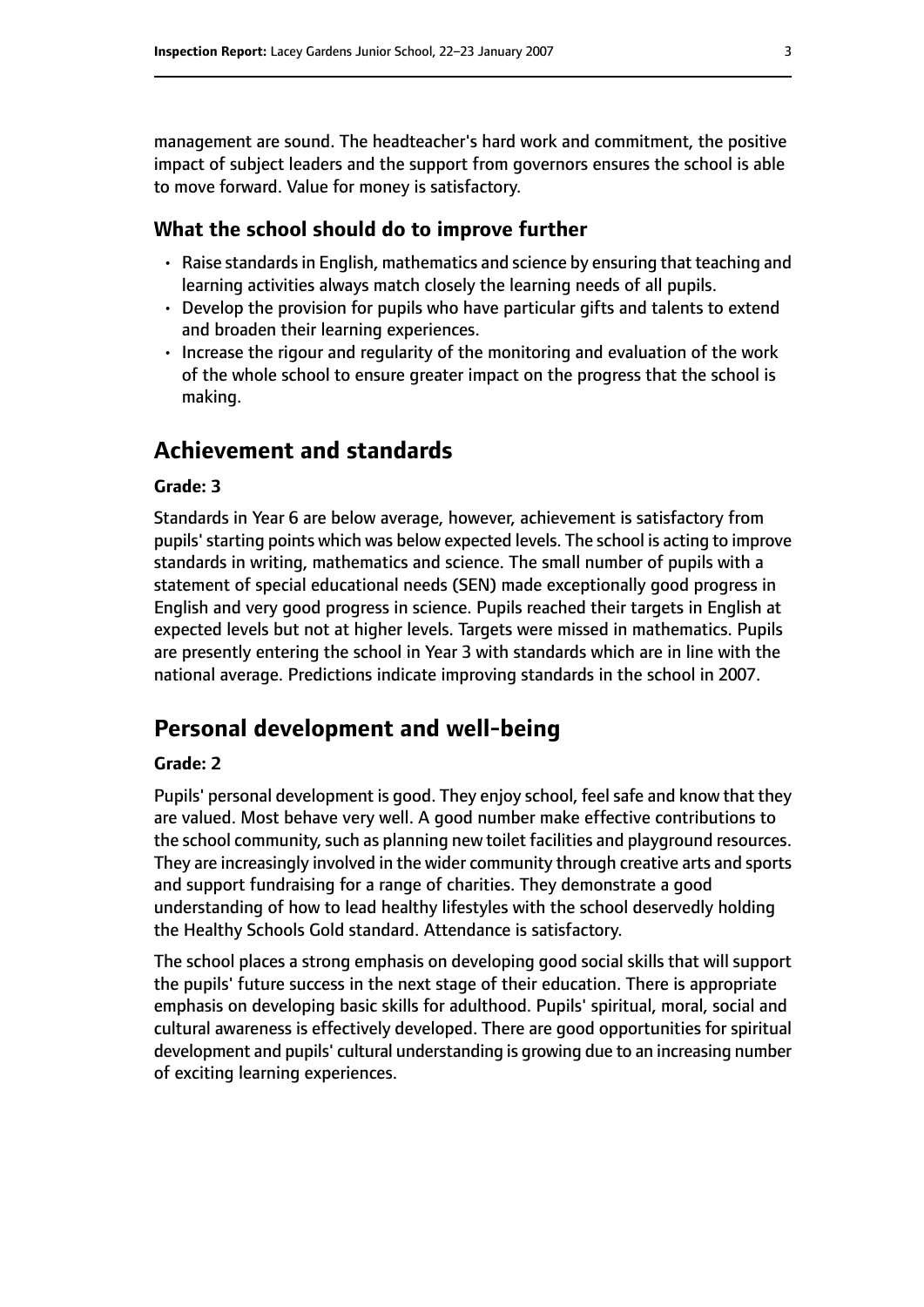# **Quality of provision**

#### **Teaching and learning**

#### **Grade: 3**

The quality of teaching and learning is satisfactory. Pupils are well managed. They enjoy their learning when lessons are challenging. Many lessons, especially in the upper part of the school, are stimulating and lively, enabling pupils of all abilities to make satisfactory or good progress. Good teaching is less evident in the lower school, especially in English and mathematics, because it is not always rigorous enough in meeting the needs of all pupils. The pace of lessons is sometimes slow and is not always paying attention to making sure that the work consistently challenges the needs of all pupils. Teaching in the Learning Support Centre, including the contributions made by the teaching assistants, is of very high quality so that pupils make very good progress. Teaching for gifted and talented pupils is as yet underdeveloped. Assessment of pupils' learning is carried out regularly and helps teachers to set appropriate learning targets for pupils. Pupils enjoy the challenge of achieving their targets.

#### **Curriculum and other activities**

#### **Grade: 3**

The curriculum is satisfactory and improving. It is enhanced by good resources and generous accommodation. There is appropriate provision for English and mathematics. Planning is becoming more detailed but does not consistently provide activities which meet the learning needs of gifted and talented pupils. Provision for those with learning difficulties and disabilities is good and that for vulnerable pupils in the Learning Support Centre is particularly good. Pupils' personal, social and health education (PSHE) makes a good contribution to pupils' academic and personal development and to creative arts. Links with other providers have increased the provision for physical education (PE), extending and broadening provision.

Pupils are increasingly enjoying learning through the new curriculum themes which are providing better links between subjects and opportunities for focused work in subject weeks. However, termly planning of themes is too ambitious in the number of aspects of literacy and numeracy that it attempts to cover. The curriculum is enriched through visits, visitors and a good range of popular activities. An active orchestra enriches learning and performs for the local community as well as in the school.

#### **Care, guidance and support**

#### **Grade: 2**

The school provides good care, guidance and support for its pupils, enabling them to feel safe. Staff are fully committed to the well-being of pupils, and are supported in this endeavour by a good range of policies and procedures. Pupils needing additional help and support are particularly well catered for, enabling many of them to make very good progress. Good links with outside agencies result in specialist help. Procedures for child protection are established, as are the arrangements and implementation of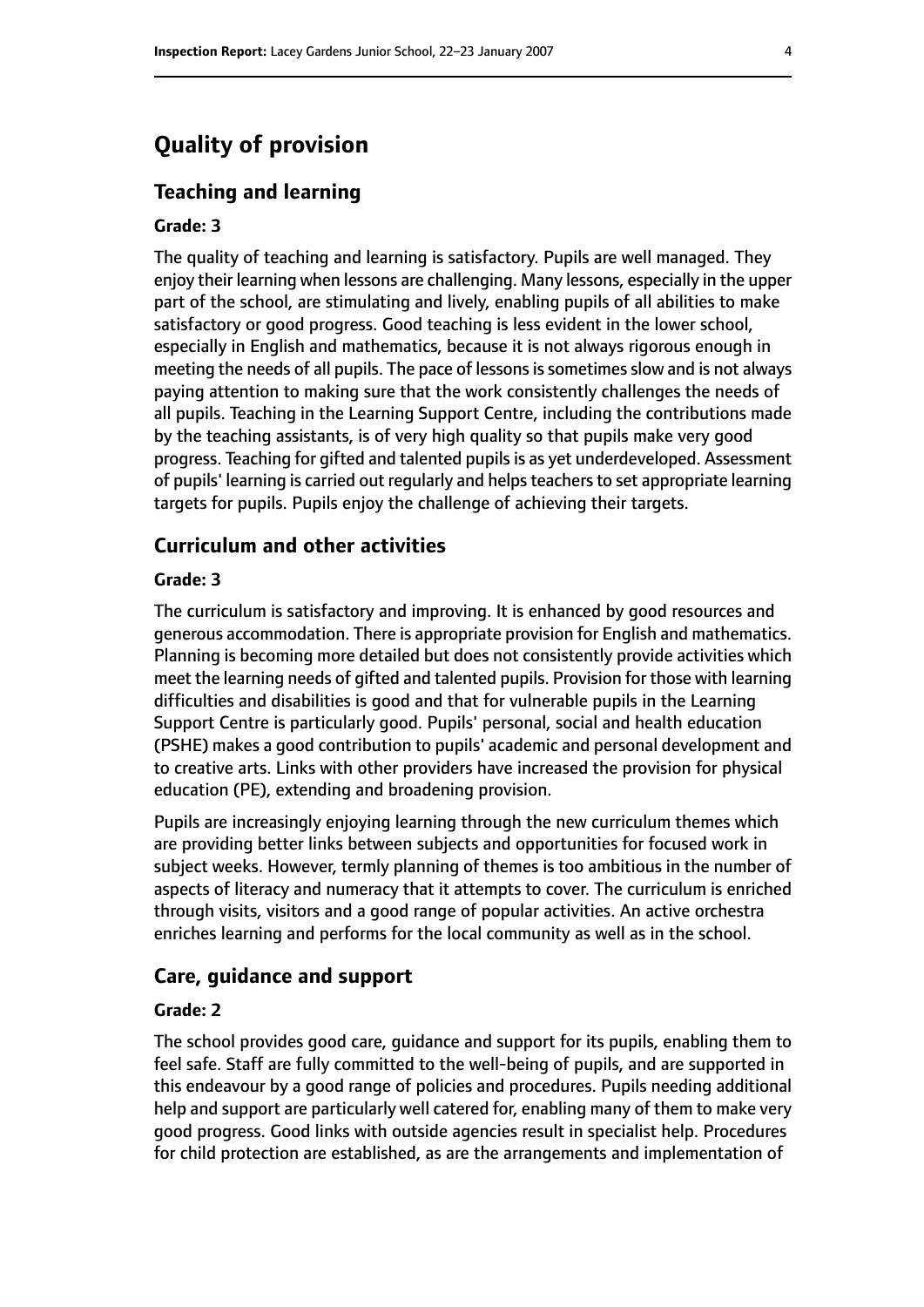health and safety checks and risk assessments. Arrangements for tracking pupils' academic progress are detailed and thorough, enabling the school to set challenging achievement targets. This is beginning to have a positive impact on raising academic standards. The school tries very hard, with increasing success, to involve more parents in the life and work of the school.

## **Leadership and management**

#### **Grade: 3**

Although the school evaluates leadership and management as good, inspectors judge them as satisfactory. The headteacher understands the issues facing the school, recognising its strengths and weaknesses. She has the support of the staff who share her commitment to developing innovative practices and under her leadership the school is working towards offering extended services. The school is engaging positively in the Intensive Support programme provided by the local authority to help raise standards. Channels of communication, however, are not always clear between senior management and staff. There is also some inconsistency in the rigour, regularity and organisation of monitoring and evaluating some aspects of the school's initiatives and practices which impact on the rate of progress. Subject leaders are thriving in their role as leaders, strengthening learning and assessment practices. Governors offer conscientious support. Their awareness of their responsibility to hold the school to account is increasing and they know that there is a need for further development of their role as 'critical friends.'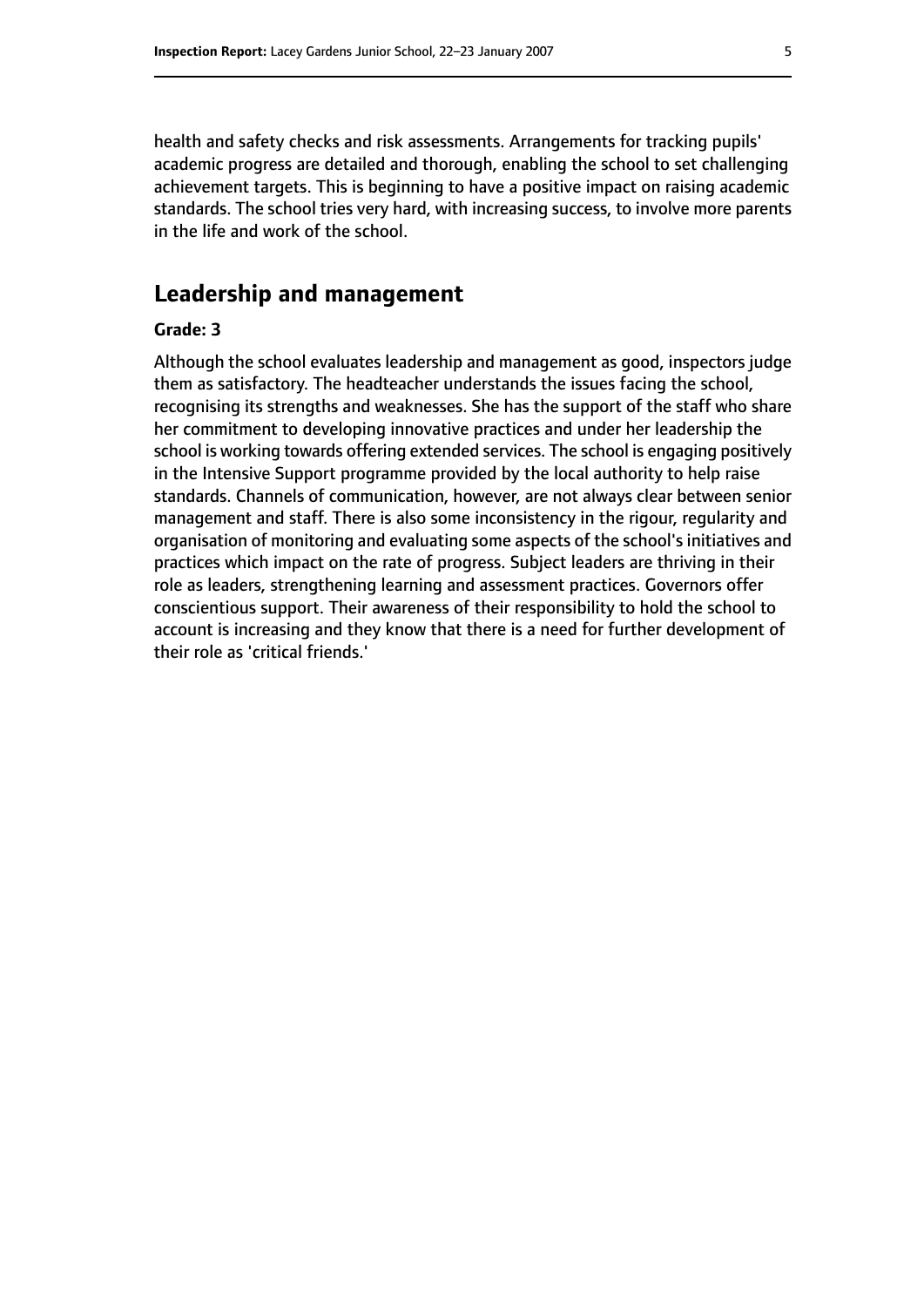**Any complaints about the inspection or the report should be made following the procedures set out inthe guidance 'Complaints about school inspection', whichis available from Ofsted's website: www.ofsted.gov.uk.**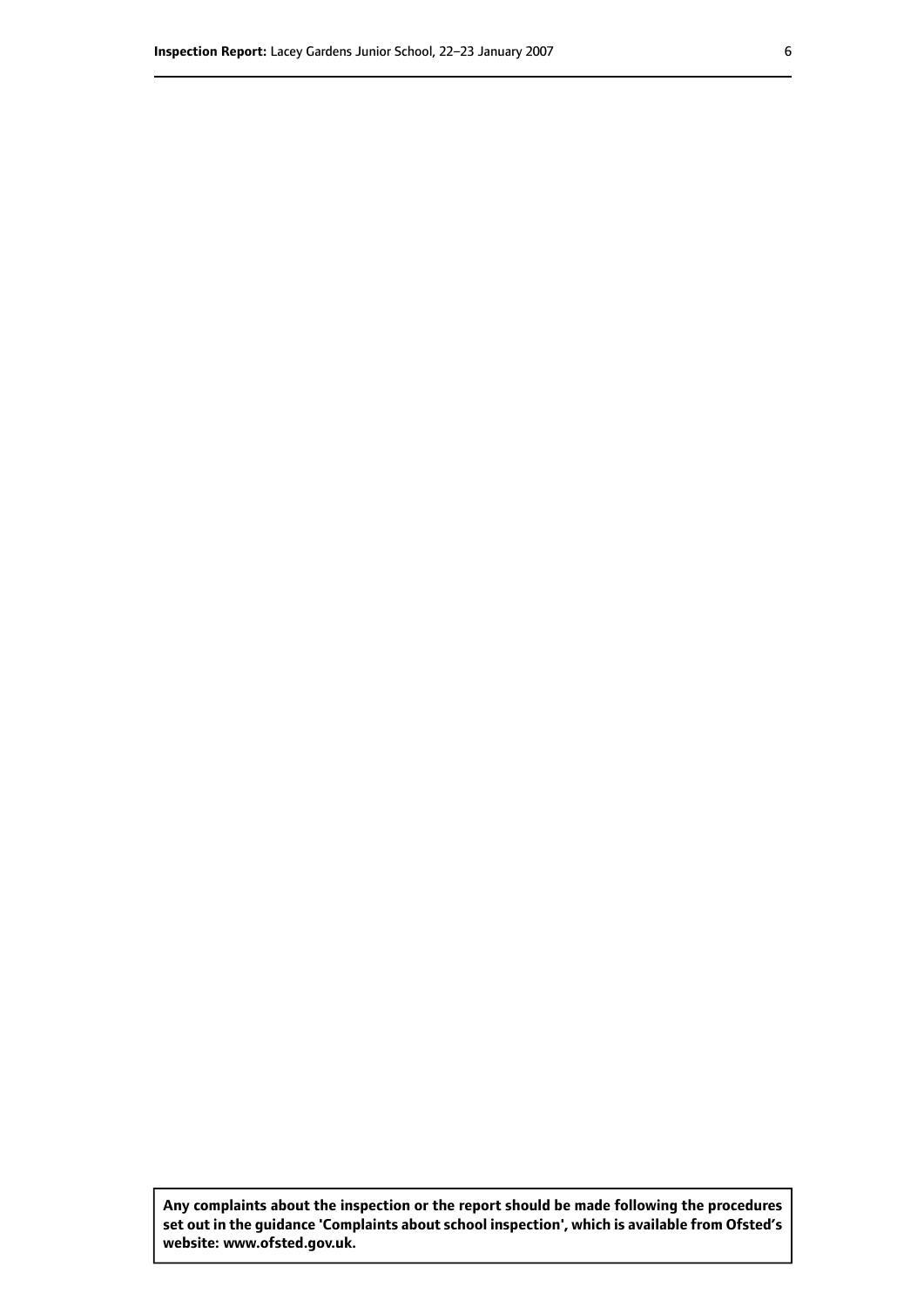# **Inspection judgements**

| Key to judgements: grade 1 is outstanding, grade 2 good, grade 3 satisfactory, and grade 4 | <b>School</b>  |
|--------------------------------------------------------------------------------------------|----------------|
| inadeauate                                                                                 | <b>Overall</b> |

# **Overall effectiveness**

| How effective, efficient and inclusive is the provision of education, integrated<br>care and any extended services in meeting the needs of learners? |     |
|------------------------------------------------------------------------------------------------------------------------------------------------------|-----|
| How well does the school work in partnership with others to promote learners'<br>well-being?                                                         |     |
| The effectiveness of the school's self-evaluation                                                                                                    |     |
| The capacity to make any necessary improvements                                                                                                      |     |
| Effective steps have been taken to promote improvement since the last<br>inspection                                                                  | Yes |

# **Achievement and standards**

| How well do learners achieve?                                                                               |  |
|-------------------------------------------------------------------------------------------------------------|--|
| The standards <sup>1</sup> reached by learners                                                              |  |
| How well learners make progress, taking account of any significant variations between<br>groups of learners |  |
| How well learners with learning difficulties and disabilities make progress                                 |  |

# **Personal development and well-being**

| How good is the overall personal development and well-being of the<br>learners?                                  |  |
|------------------------------------------------------------------------------------------------------------------|--|
| The extent of learners' spiritual, moral, social and cultural development                                        |  |
| The behaviour of learners                                                                                        |  |
| The attendance of learners                                                                                       |  |
| How well learners enjoy their education                                                                          |  |
| The extent to which learners adopt safe practices                                                                |  |
| The extent to which learners adopt healthy lifestyles                                                            |  |
| The extent to which learners make a positive contribution to the community                                       |  |
| How well learners develop workplace and other skills that will contribute to<br>their future economic well-being |  |

# **The quality of provision**

| How effective are teaching and learning in meeting the full range of the<br>learners' needs?            |  |
|---------------------------------------------------------------------------------------------------------|--|
| How well do the curriculum and other activities meet the range of needs  <br>and interests of learners? |  |
| How well are learners cared for, guided and supported?                                                  |  |

 $^1$  Grade 1 - Exceptionally and consistently high; Grade 2 - Generally above average with none significantly below average; Grade 3 - Broadly average to below average; Grade 4 - Exceptionally low.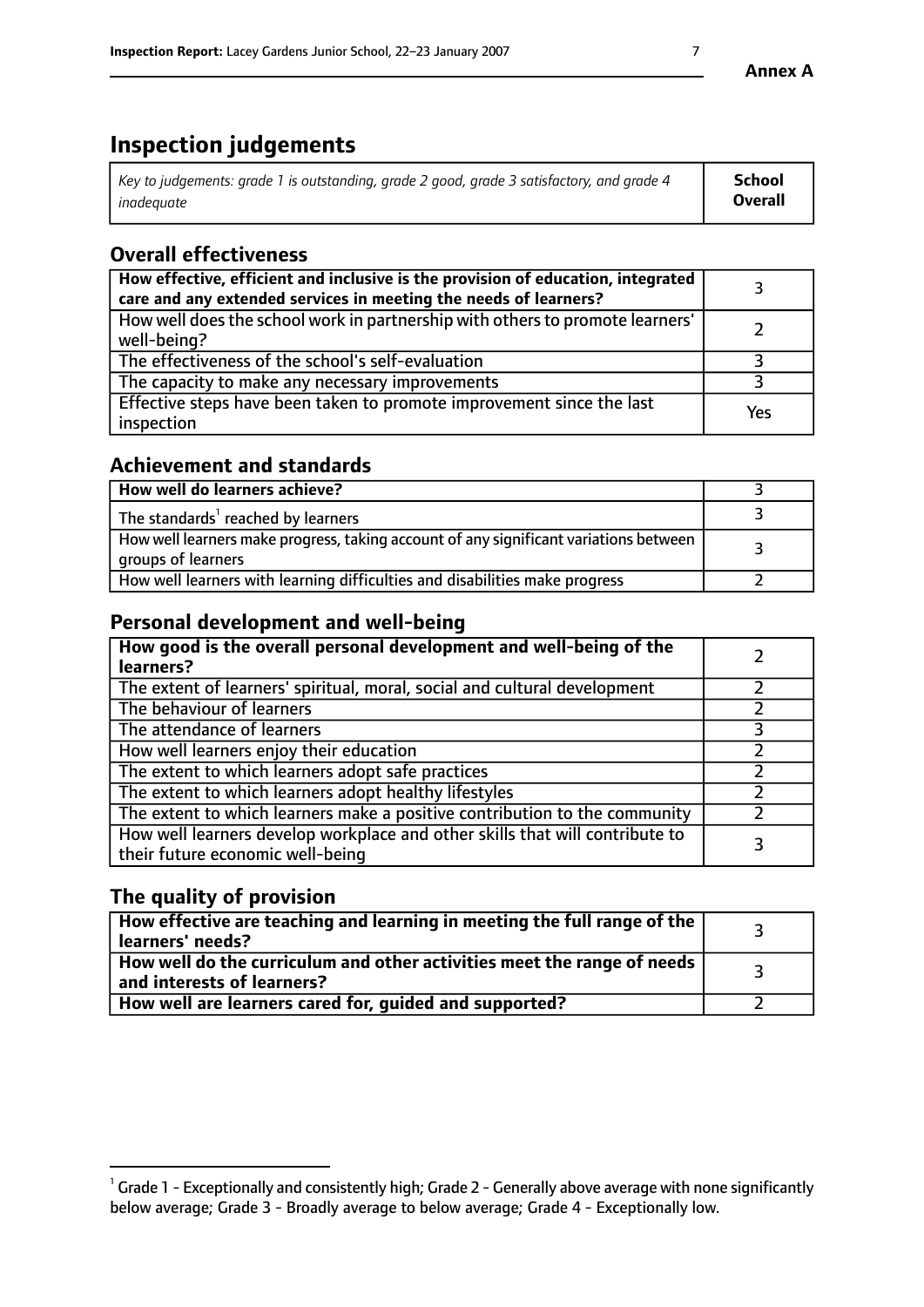# **Leadership and management**

| How effective are leadership and management in raising achievement<br>and supporting all learners?                                              |           |
|-------------------------------------------------------------------------------------------------------------------------------------------------|-----------|
| How effectively leaders and managers at all levels set clear direction leading<br>to improvement and promote high quality of care and education |           |
| How effectively performance is monitored, evaluated and improved to meet<br>challenging targets                                                 | 3         |
| How well equality of opportunity is promoted and discrimination tackled so<br>that all learners achieve as well as they can                     |           |
| How effectively and efficiently resources, including staff, are deployed to<br>achieve value for money                                          | 3         |
| The extent to which governors and other supervisory boards discharge their<br>responsibilities                                                  | 3         |
| Do procedures for safequarding learners meet current government<br>requirements?                                                                | Yes       |
| Does this school require special measures?                                                                                                      | No        |
| Does this school require a notice to improve?                                                                                                   | <b>No</b> |